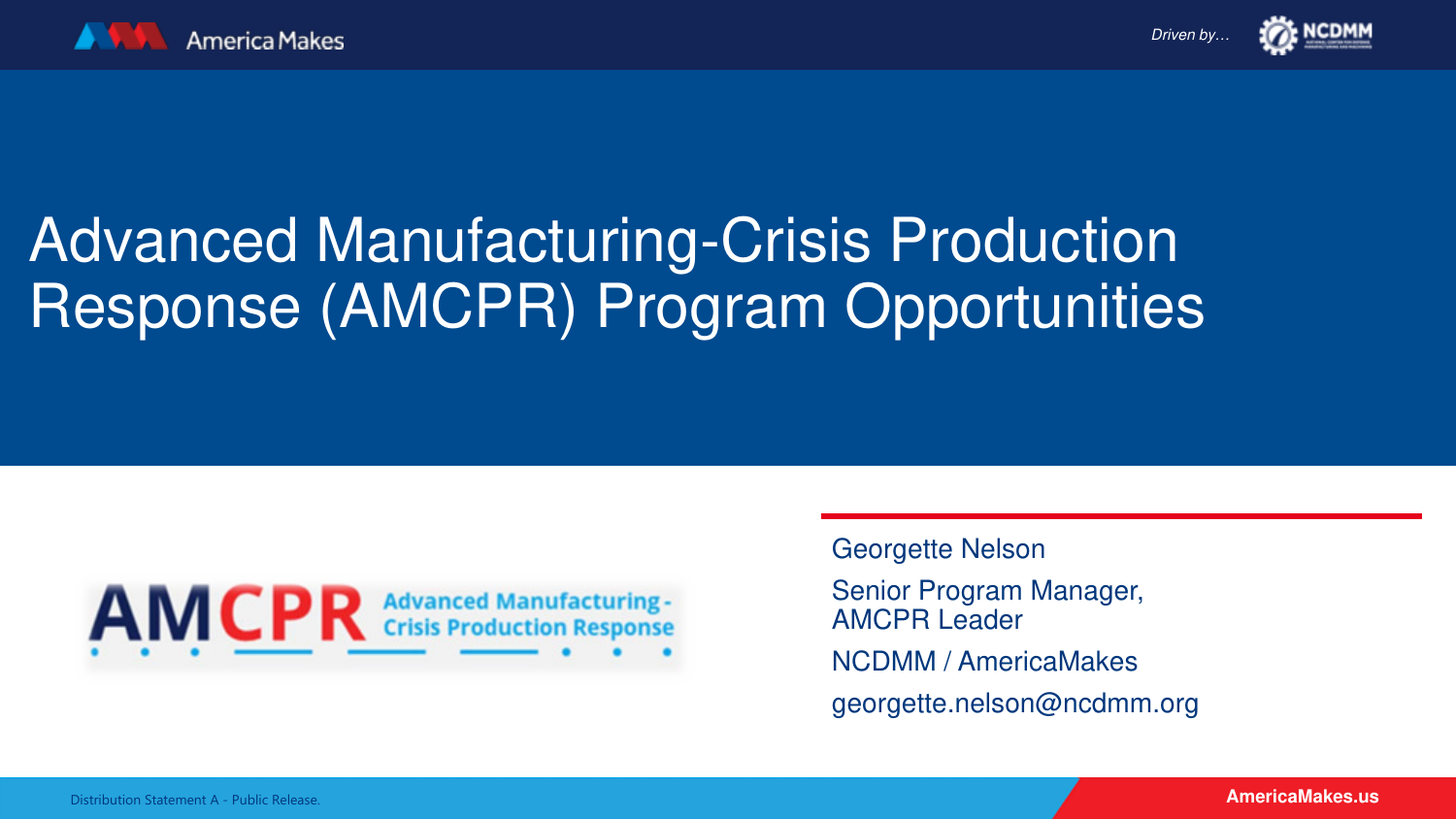



# Today's Objectives

1 Overview of AMCPR Program

2 Benefits of Participation

3 Specific Opportunities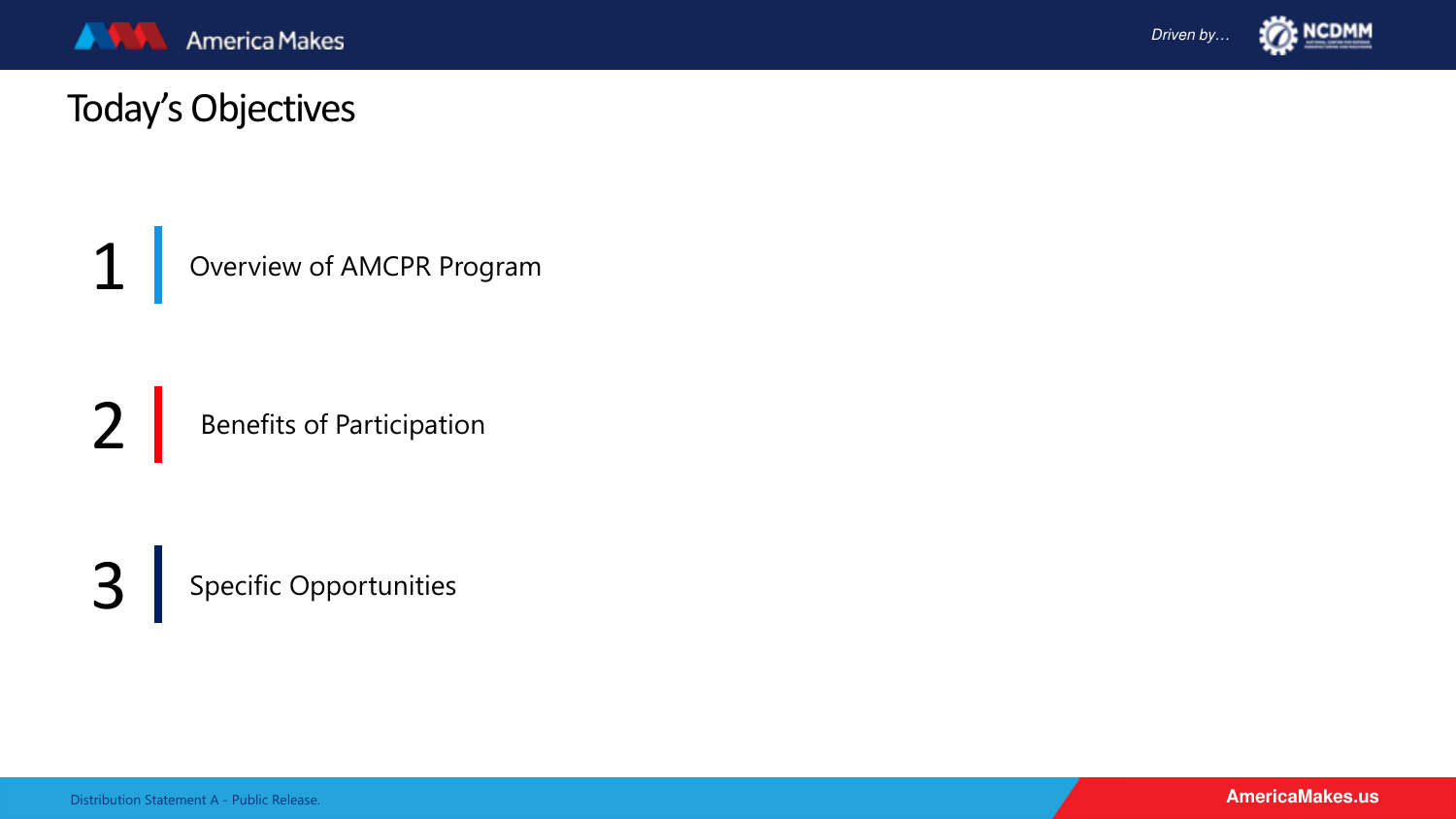



# Meet Today's Speakers

### America Makes Leadership



**John Wilczynski** Executive Director, America Makes

### AMCPR POCs



**Georgette Nelson** Senior Program Manager



**Bill Walch** Senior Program Manager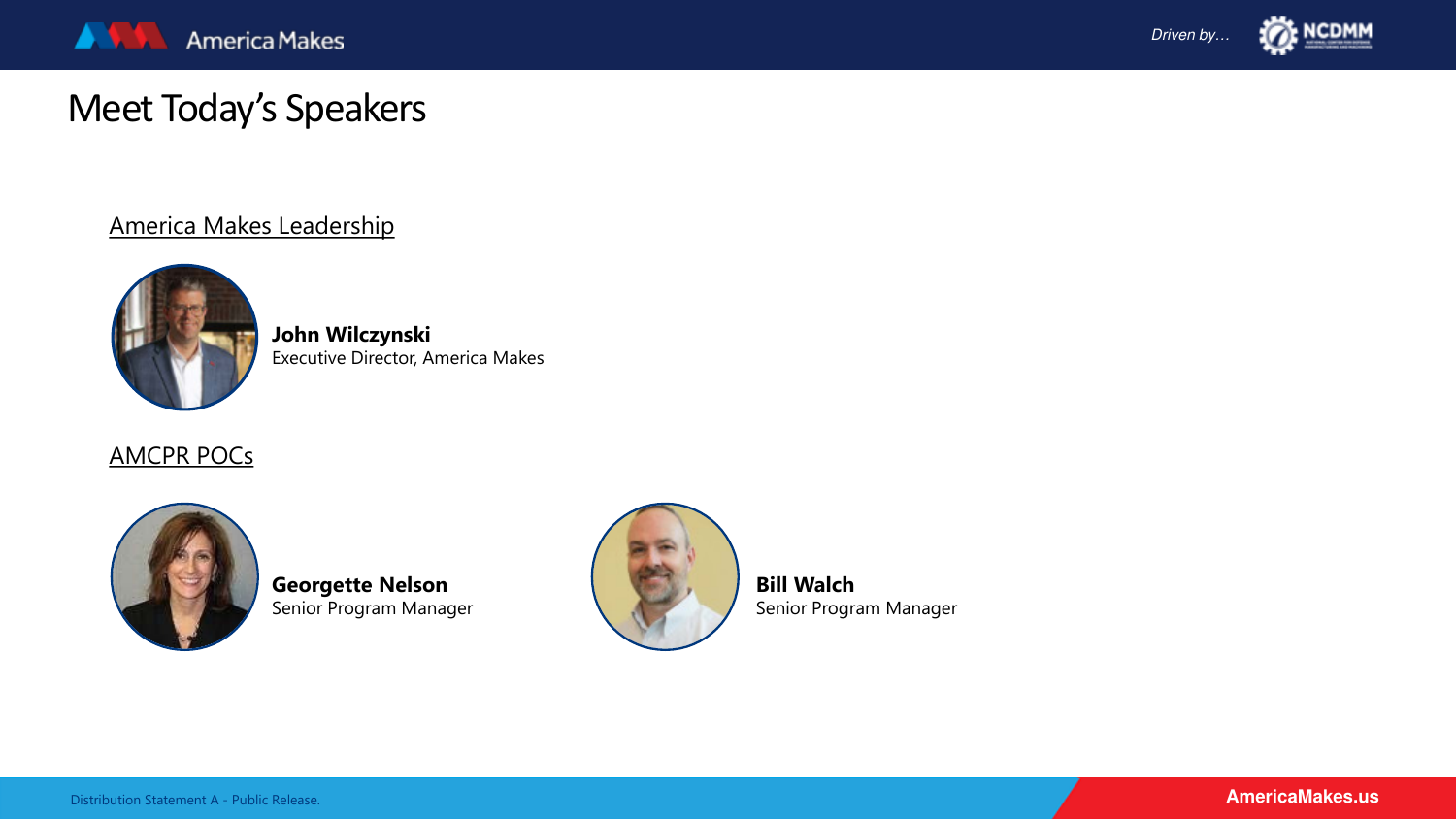



# Advanced Manufacturing Crisis Production Response (AMCPR) Overview

### **COVID-19 National Shutdown**

**Massive supply chain disruptions** lead to significant and immediate shortages

**Convene/Coordinate the Additive Manufacturing Ecosystem** 

**400 manufacturers**

**43 states**

Capacity to **deliver 100,000 clinically reviewed PPE items weekly**

**Multi-Agency Collaboration**

**VA, FDA, NIH, and America Makes coordinate** to test and review designs

**34 clinically reviewed** 

**28 community use reviewed** 

### **Facilitated Matches between Local Manufacturers**

400 manufacturers

**287,000 pieces of PPE**

**10,000+ face shields** from a single supplier to the medical needs community



**AMCPR Phase 2**

**Demonstrate** use of additive manufacturing for crisis response

**Build** a publicly accessible Model Repository and Portal

**Enable** integrated design, production, and distribution processes

**Illuminate** non-COVID response scenarios

**Develop** response Playbook and Strategic Roadmap



U.S. Department of Veterans Affairs











4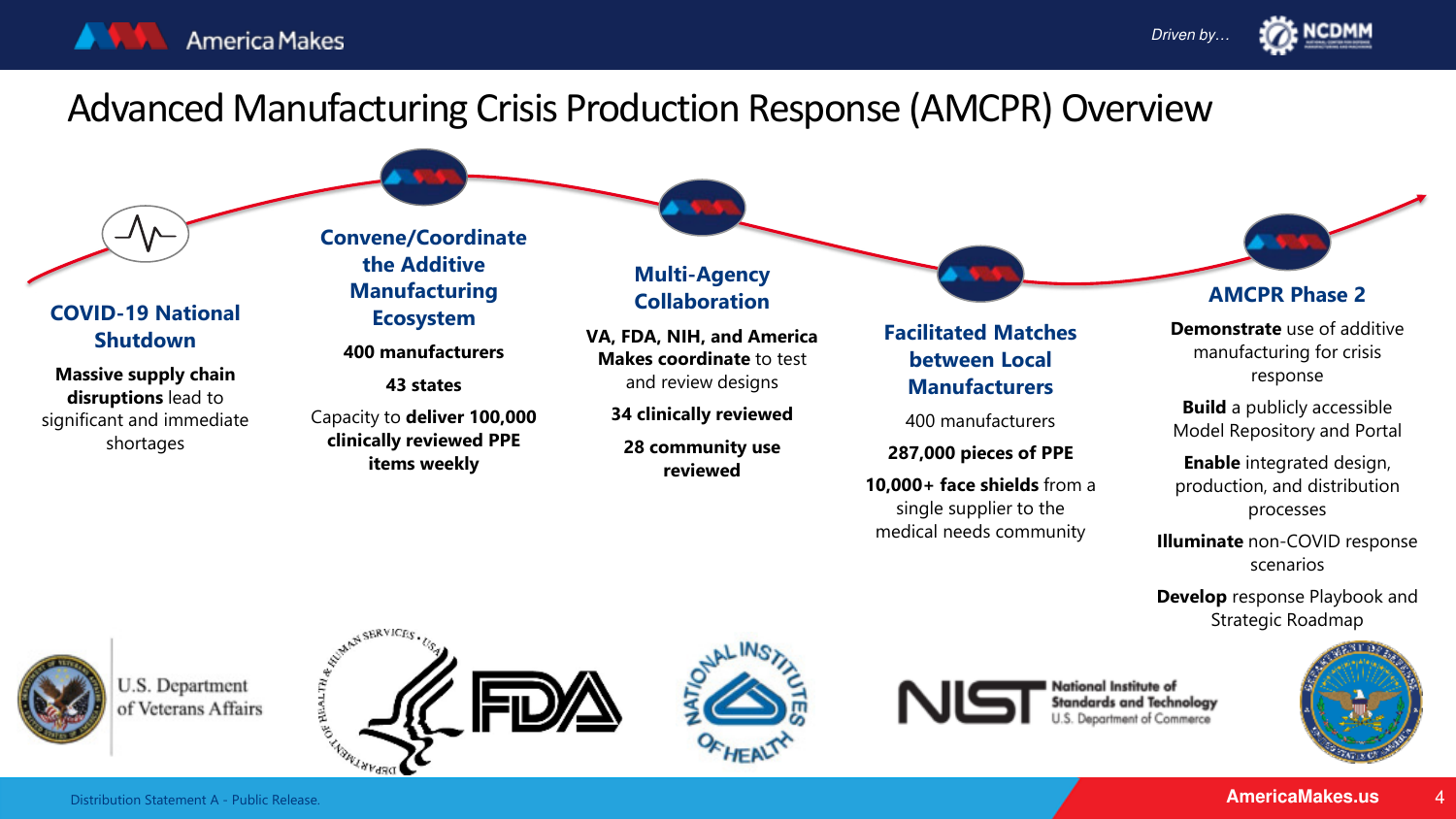



# Advanced Manufacturing Crisis Production Response (AMCPR) Phase 2

AMCPR seeks to **create an enduring strategic infrastructure** for AM crisis response capabilities that includes workforce readiness, regulatory awareness and access to supply and designs.

> This strategic infrastructure can help prepare the U.S. for future crises *and enhance overall national economic competitiveness and security.*



Enable rapid deployment of capabilities and leverage analytics to establish a crisis response capability. Document lessons learned in a deployable playbook for future use.

### **CONVENING AN ECOSYSTEM**

Convene industry, members, and other institutes to align around Grand Challenges and assess urgent needs, roles, and responsibilities.

### **SCALING CAPABILITY**

Build an enduring infrastructure, based on principles of the Model-Based Enterprise, to distribute data across supply networks. Access data through a userfriendly portal, and leverage playbook for guidance.

### **EXERCISING CAPABILITY**

Routinely utilize digital infrastructure and ecosystem capabilities to promote robustness in time of crisis.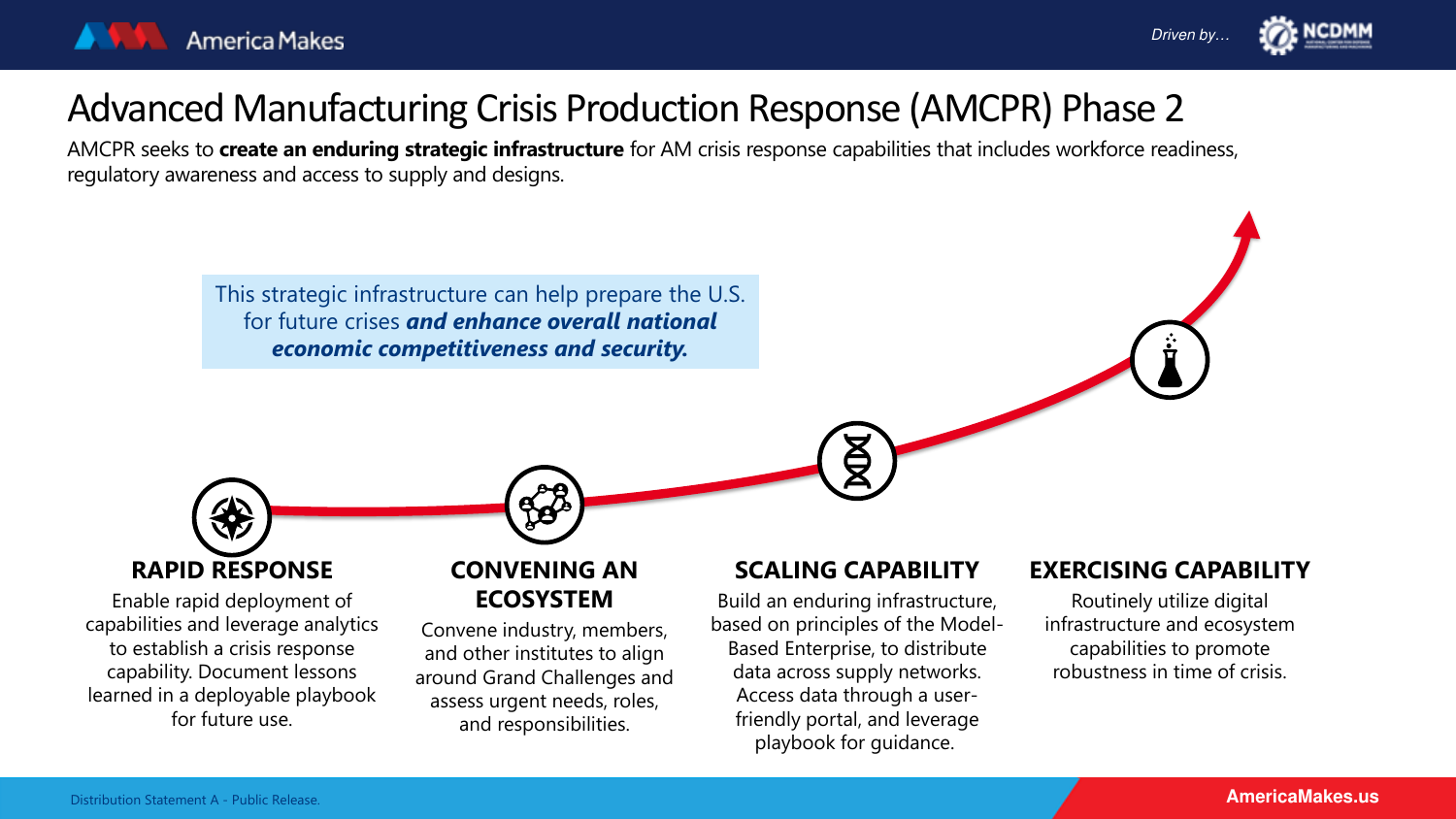



# Get Involved

Working together we can build an **enduring advanced manufacturing infrastructure** for the nation that can be deployed in a time of crisis to produce critical parts and products



- **Demonstrate** use of additive manufacturing for crisis response
- **Build** a publicly accessible Model Repository and Platform (MRP)
- **Enable** integrated design, production, and distribution processes
- **Illuminate** non-COVID response scenarios
- **Develop** a response playbook and strategic roadmap



- **Opportunities** to visibly demonstrate your additive manufacturing capabilities with respect to design, production, and delivery
- **Opportunity** to substantively influence the development of a national crisis production response capability
- **Visibility** as a leader in the advanced manufacturing ecosystem
- **Shared investment** community of action with cost share applied to membership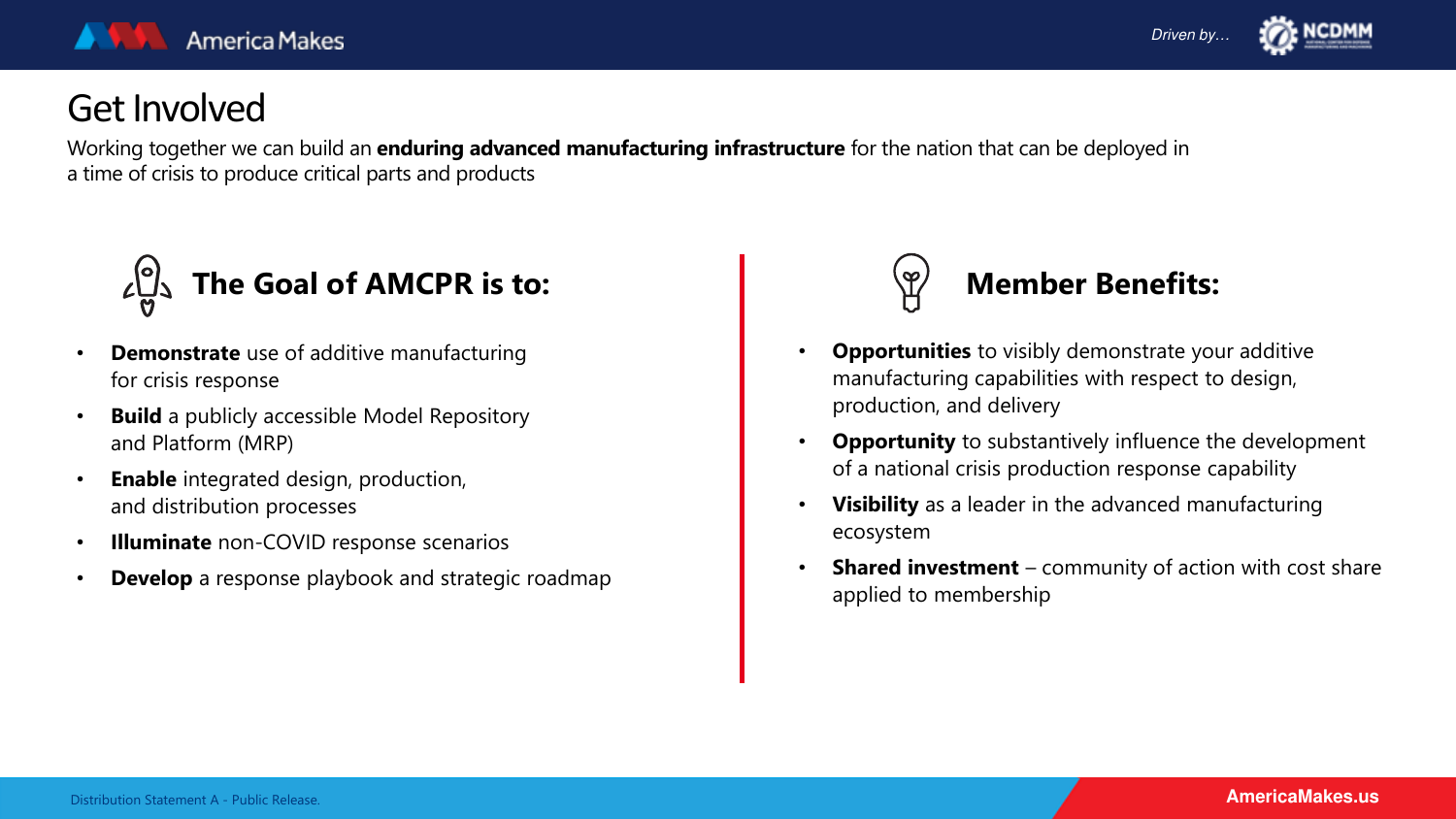



# Achieving the Mission

### **ENGAGING THE ECOSYSTEM**

Convene and catalyze the AM community to respond to critical supply chain needs



Identifying the **needs, motivations, and capabilities** of the AM Ecosystem through the AMCPR will **enhance national mobilization and preparedness** through **digitally distributed manufacturing**

**MODEL REPOSITORY & PORTAL**

Scalable web application for quick deployment in cloud or traditional hosting environments



The MRP will **act as a conduit for rapid production** to existing national repositories, and **provide a platform** for needs requesters to connect with capable designers and manufacturers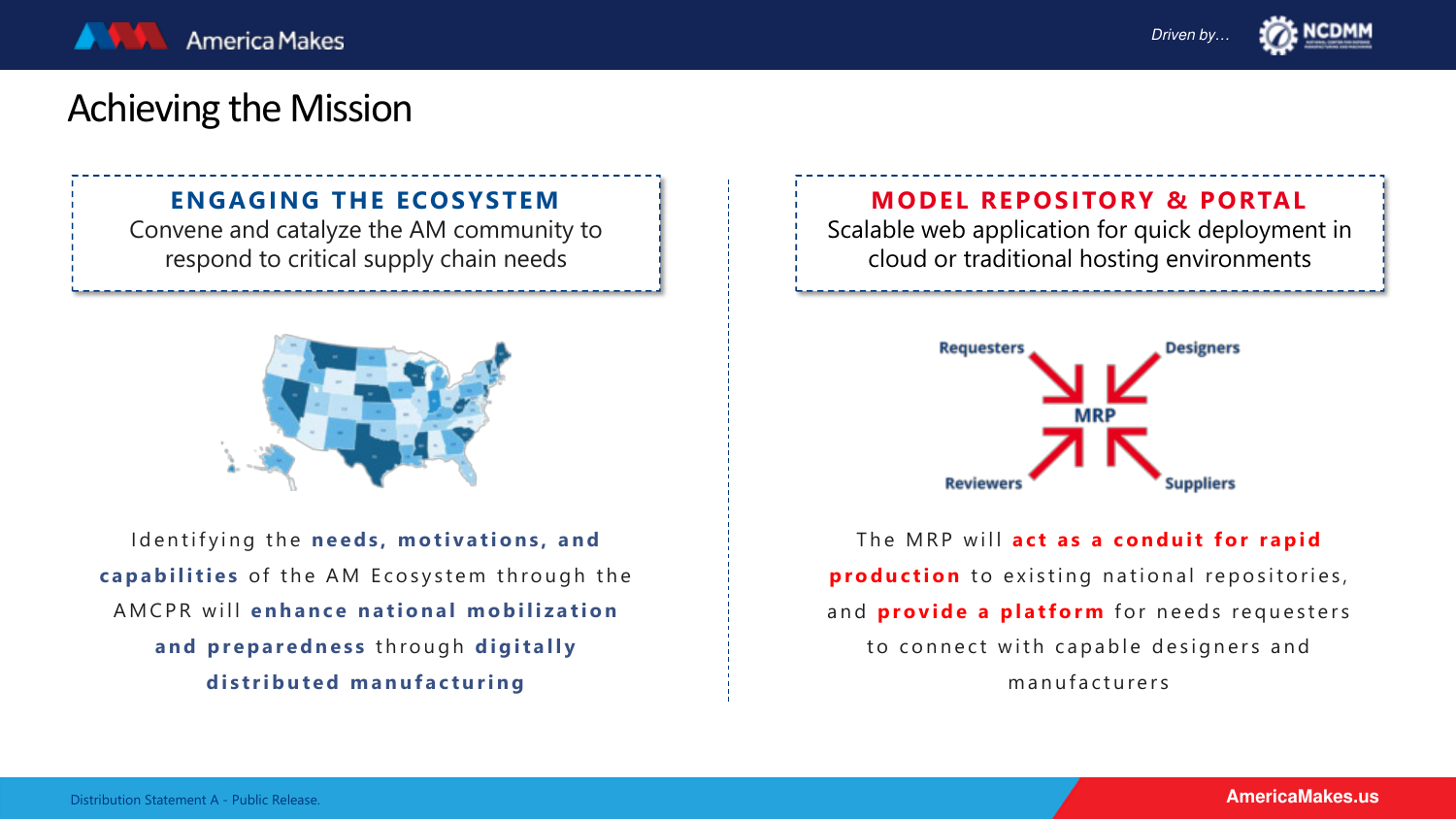

Driven by...



# National AM Ecosystem



### **AmericaMakes.us AmericaMakes.us**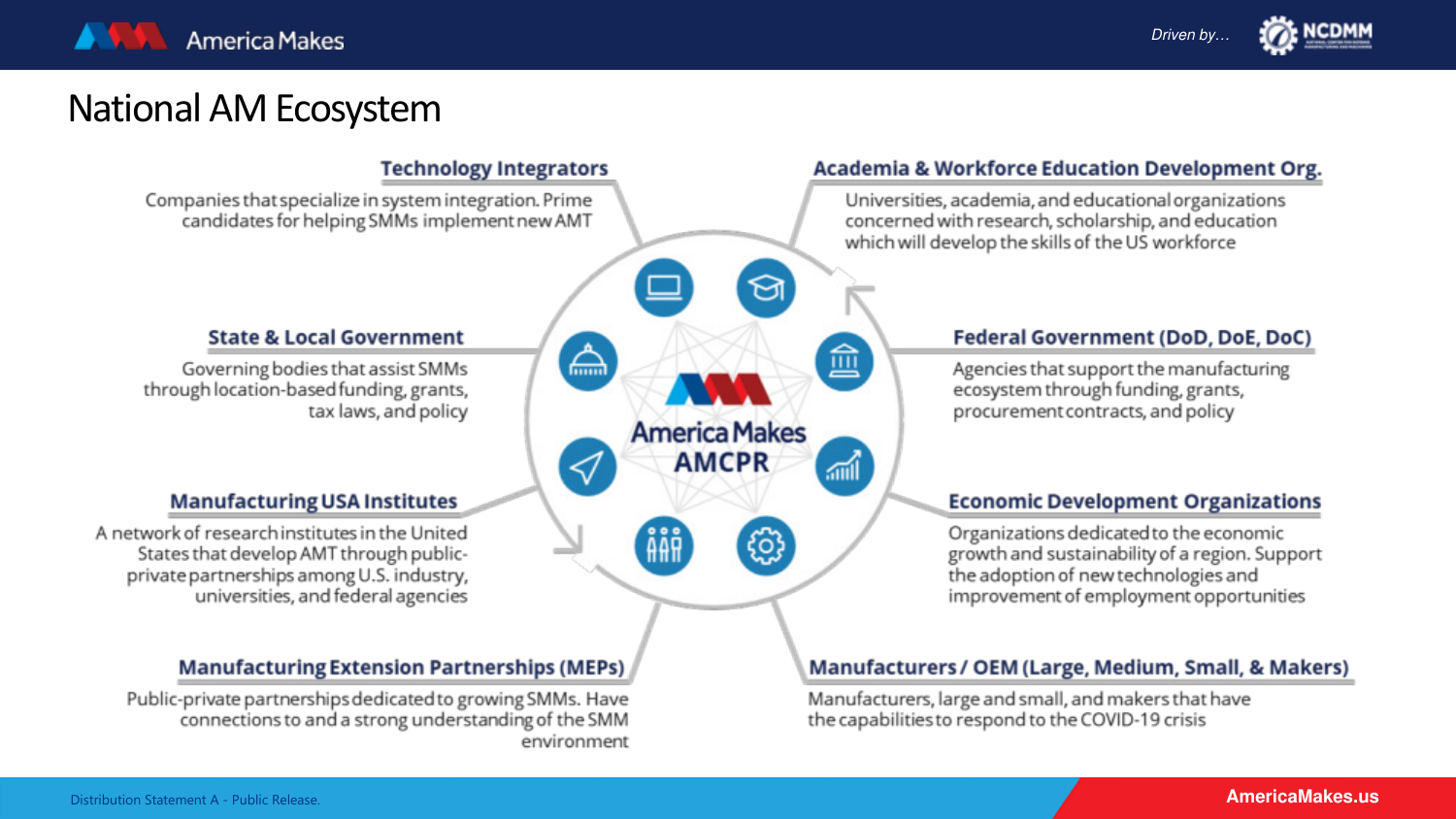



## MRP User Personas

The MRP is being designed with the four primary personas (user types) listed below. Focusing on the needs, experiences, behaviors, and goals of these personas will help optimize the MRP user experience.



### **Requesters**

- Individuals or organizations with unfulfilled needs – a recent example includes hospitals in need of face shields
- Provides product performance requirements

### **Reviewers**

- Assess, evaluate, and approve/reject designs submitted to the MRP
- Evaluate and score design challenge submissions using performance specifications
- Evaluate and approve/reject manufactured product using performance specifications

## I need something that I cannot find! I have a design for something useful!

### **Designers**

- Create TDP (if not available) and model
- Submits advanced manufacturing designs to the model repository
- Participates in sponsored design challenges to promote the creation of new designs

### I need to be sure items are safe! I have the capacity to make good things!

## **Suppliers**

- Connects with product requestors via the MRP
- Fulfills demand by supplying requestors with manufactured products
- Manufacturers products based on MRP hosted designs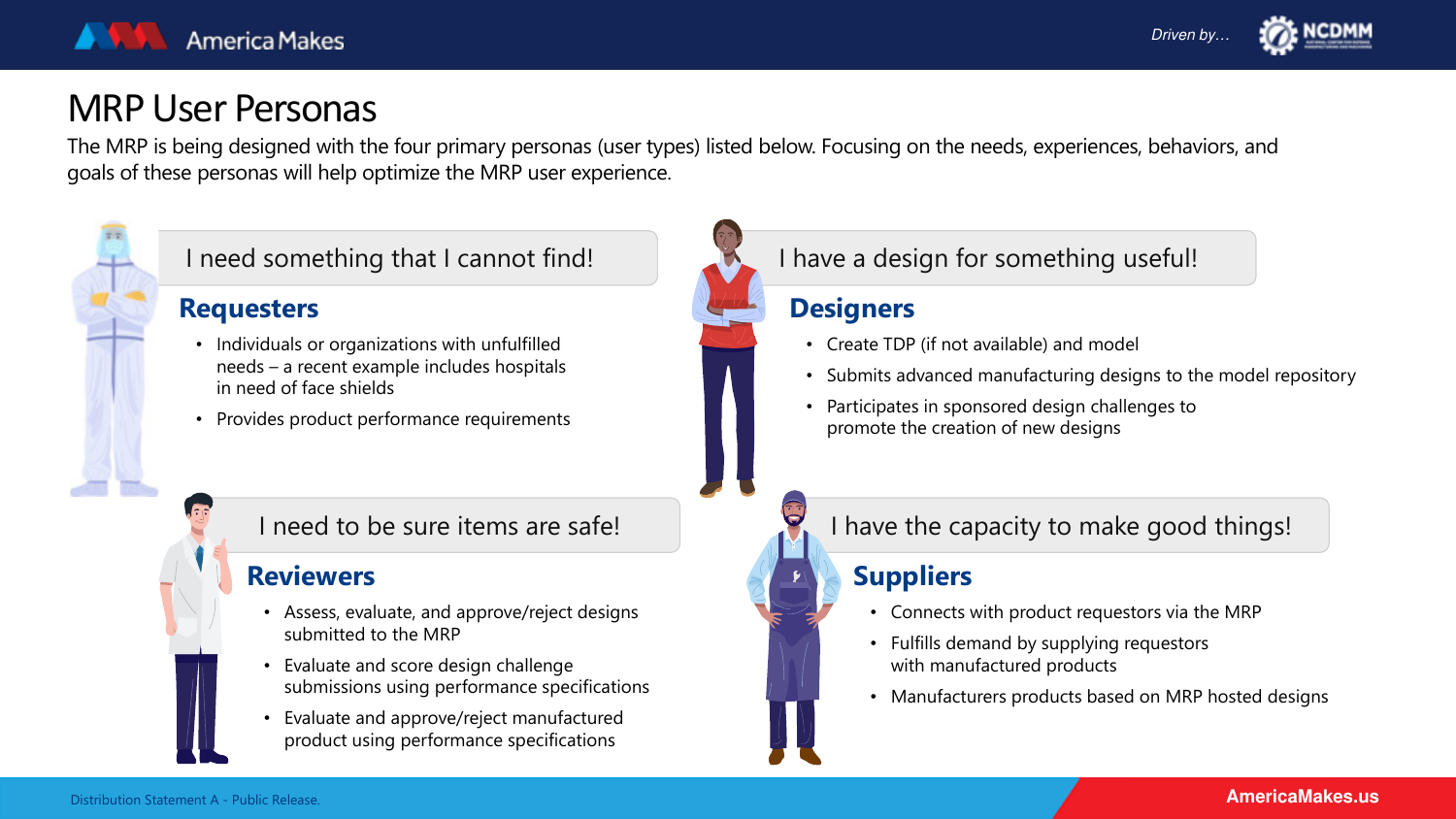

# Scenario Testing: Evaluating the AMCPR

The AMCPR and MRP will be **evaluated through a set of test scenarios that**:

- **Bring to life the capabilities** that will be deployed through the AMCPR, inclusive of the MRP
- Determine **technical and process requirements** supported in the **near-term** (Phase 2) **vs. immediate-to-long term** (i.e., Roadmap)
- Contains **five** dimensions, or **key properties of the AMCPR** effort, to **comprehensively and systematically assess response capabilities** to a given crisis

| <b>Process Complexity</b> – number of different task groupings in a scenario |  |  |
|------------------------------------------------------------------------------|--|--|
|                                                                              |  |  |

**Product Complexity** – manufacturing, functional, business, and regulatory/legal complexity of the object to be manufactured

**Ecosystem Complexity** –number of stakeholders involved in a given scenario, and/or level of "closeness" of their relationship with America Makes

**Stakeholder Capability Risk** –level of capability a given stakeholder has demonstrated in relation to its assigned process or task

**Connectivity Risk** –ability of a stakeholder to reliably connect to a cloudbased system vs. having to operate in an "offline" or asynchronous environment

|                                    | <b>Scenarios</b><br>$\mathsf{C}$<br>E<br>F<br>B<br>G<br><b>High</b><br>Low<br>High<br>$/$ High<br>Low<br>Low |      |             |              |      |             |             |
|------------------------------------|--------------------------------------------------------------------------------------------------------------|------|-------------|--------------|------|-------------|-------------|
| <b>Dimensions</b>                  |                                                                                                              |      |             |              |      |             |             |
| <b>Process Complexity</b>          |                                                                                                              |      |             |              |      |             | <b>High</b> |
| <b>Product Complexity</b>          | LOW,                                                                                                         | Low  | Low         | <b>High</b>  | High | <b>High</b> | High        |
| <b>Ecosystem Complexity</b>        | Low                                                                                                          | High | <b>High</b> | LOW          | Low  | Low         | High        |
| <b>Stakeholder Capability Risk</b> | Low                                                                                                          | Low  | <b>High</b> | <b>Aligh</b> | Low  | Low         | High        |
| <b>Connectivity Risk</b>           | Low/                                                                                                         | Low  | Low         | Low          | Low  | <b>High</b> | High        |

(¦≣

(ŦF)

 $\widehat{\gamma}$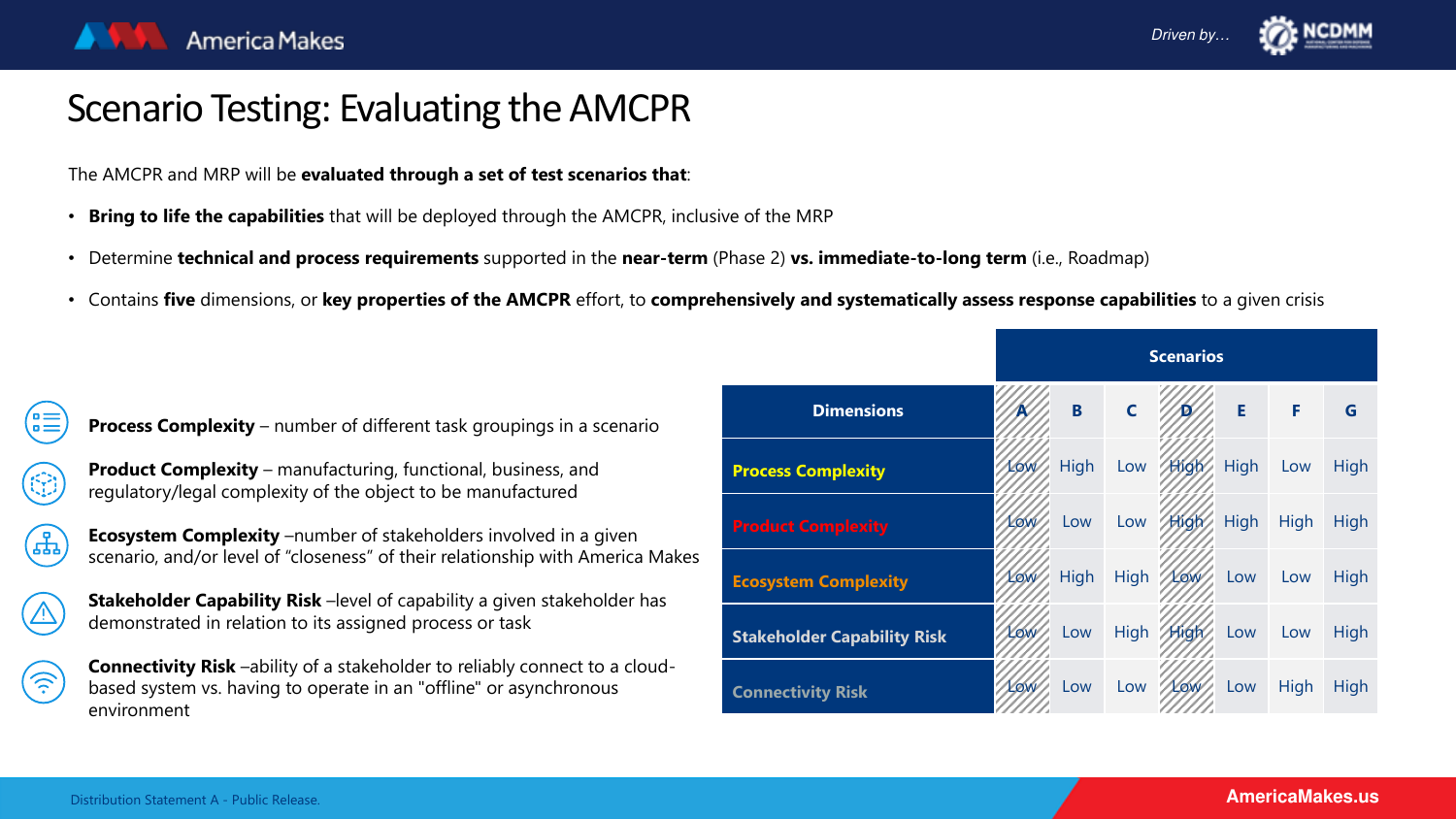Driven by…

# Scenario B: Community Crushes COVID-19!

**Tabular presentation of dimensional mix**

Phase 1 of the AMCPR effort revealed that the US economy hosts tremendous latent capacity that can be mobilized to respond to crises such as COVID-19.

In AMCPR Phase 2, we demonstrate the potential of a broad community of professional, capable designers, reviewers and producers to respond to an immediate crisis with a needed product.

|                                    |           | <b>Scenarios</b> |                        |                    |  |             |             |
|------------------------------------|-----------|------------------|------------------------|--------------------|--|-------------|-------------|
| <b>Dimensions</b>                  | $\forall$ | $B -$            |                        | C D E F G          |  |             |             |
| <b>Process Complexity</b>          | Low       | <b>High</b>      | Low High High Low High |                    |  |             |             |
| <b>Product Complexity</b>          | Low       | Low              |                        | Low High High High |  |             | <b>High</b> |
| <b>Ecosystem Complexity</b>        | Low       | <b>High</b>      |                        | High Low Low Low   |  |             | High        |
| <b>Stakeholder Capability Risk</b> | Low       | Low              |                        | High High Low Low  |  |             | High        |
| <b>Connectivity Risk</b>           | Low       | Low              | LOW                    | Low Low            |  | <b>High</b> | <b>High</b> |

| <b>Product</b>   | <b>Requester</b>                    | <b>Designer</b>                                                                                                                         | <b>Reviewer</b>                                                                                              | <b>Supplier</b>                                                                                                                                                               |
|------------------|-------------------------------------|-----------------------------------------------------------------------------------------------------------------------------------------|--------------------------------------------------------------------------------------------------------------|-------------------------------------------------------------------------------------------------------------------------------------------------------------------------------|
| Stop-Gap mask v2 | 1 Requestor from needs<br>community | 1-2 Designers<br>design a small, previously<br>unreleased polymer stop-<br>gap mask<br>Develop and load TDPs <sup>1</sup><br>to website | Agency partners to review<br>design and request<br>modifications<br>$\cdot$ NIH<br>$\cdot$ VA<br>$\cdot$ FDA | 5-10 suppliers through<br>members, MRP, and other<br>communication channels<br>• Download and print stop-<br>gap mask<br>• Send to America Makes<br>for evaluation and review |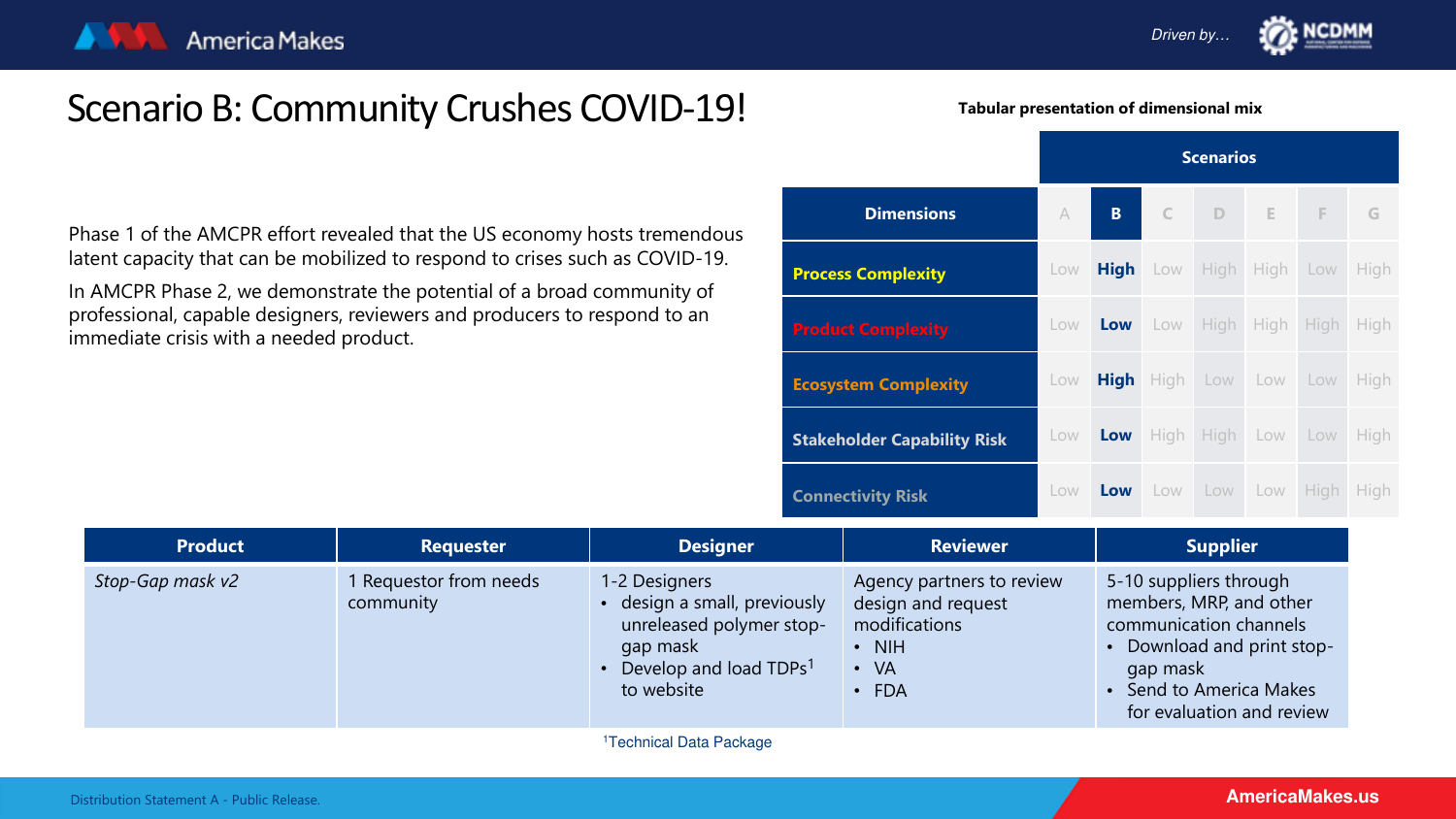



# AMCPR Scenario Testing – External Involvement Openings

| <b>Role</b>                            | <b>Scenarios</b>                                |                                       |                          |                                           |                                                 |  |  |  |
|----------------------------------------|-------------------------------------------------|---------------------------------------|--------------------------|-------------------------------------------|-------------------------------------------------|--|--|--|
|                                        | <b>B) Community Crushes</b><br><b>COVID-19!</b> | C) Earthquakes Earn<br><b>Enmity!</b> | E) Impossible Impellers! | F) Tooling Takes Too<br><b>Much Time!</b> | G) Taking a Shot at<br><b>Shots (Syringes)!</b> |  |  |  |
| <b>Potential</b><br><b>Application</b> |                                                 |                                       |                          |                                           |                                                 |  |  |  |
| <b>Requester</b>                       | opening                                         | 1-2 openings                          | 1-2 openings             | 1 opening                                 | N/A                                             |  |  |  |
| <b>Supplier</b>                        | 5-10 openings                                   | 5+ openings                           | 1-2 openings             | 1-2 openings                              | 5+ openings to print                            |  |  |  |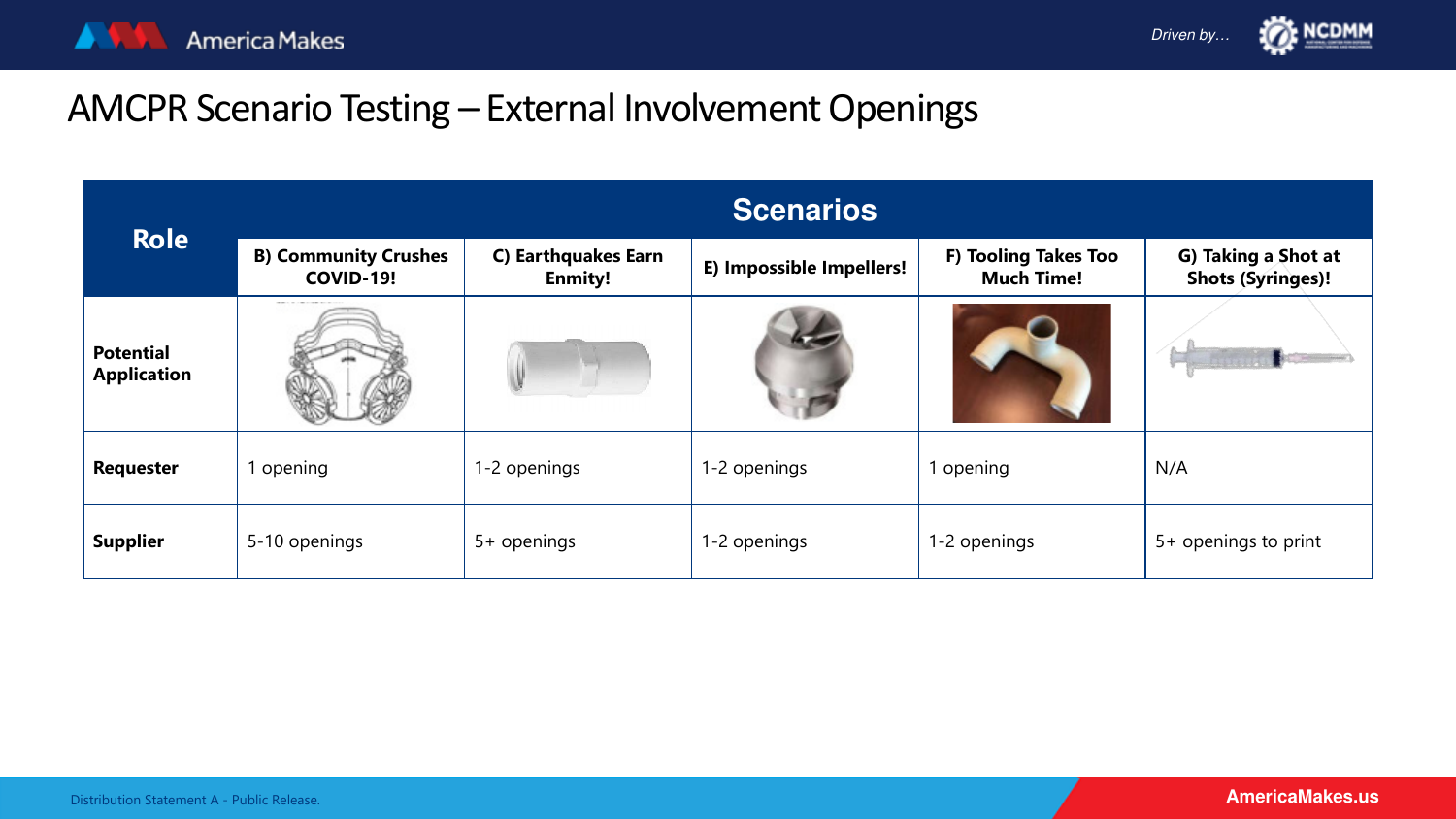

# Next Steps



**Join the Ecosystem**

Submit your requests, capabilities, or designs at [https://www.americamakes.us/amcpr/,](https://www.americamakes.us/amcpr/) under COVID RESPONSE

| <b>Road Date</b> | <b>Marchwold</b>                   |                                                                                                                                                                                                              |                                                         |                                                                                                                                                                                           |                                                                                                       |  |  |
|------------------|------------------------------------|--------------------------------------------------------------------------------------------------------------------------------------------------------------------------------------------------------------|---------------------------------------------------------|-------------------------------------------------------------------------------------------------------------------------------------------------------------------------------------------|-------------------------------------------------------------------------------------------------------|--|--|
| <b>FAGS</b>      |                                    |                                                                                                                                                                                                              |                                                         |                                                                                                                                                                                           |                                                                                                       |  |  |
|                  |                                    |                                                                                                                                                                                                              |                                                         |                                                                                                                                                                                           |                                                                                                       |  |  |
|                  |                                    |                                                                                                                                                                                                              |                                                         |                                                                                                                                                                                           |                                                                                                       |  |  |
| news days.       |                                    |                                                                                                                                                                                                              |                                                         |                                                                                                                                                                                           |                                                                                                       |  |  |
|                  |                                    |                                                                                                                                                                                                              |                                                         |                                                                                                                                                                                           |                                                                                                       |  |  |
|                  |                                    |                                                                                                                                                                                                              |                                                         |                                                                                                                                                                                           |                                                                                                       |  |  |
|                  |                                    |                                                                                                                                                                                                              |                                                         |                                                                                                                                                                                           |                                                                                                       |  |  |
|                  |                                    |                                                                                                                                                                                                              |                                                         |                                                                                                                                                                                           |                                                                                                       |  |  |
|                  | <b>CONTRACTOR CONTRACTOR</b><br>O. | <b>GABIS Challenge</b><br><b>Mary/actures</b><br>Collected groups and distinct record collections to<br>spotations to infrast machinesist<br>ancighets for leadily core privatients<br>behalf the stations a | <b>ACSOLIACES</b><br>Fighting COVID-19 with 3D Printing | America literature has pointed forces with the FOA, NIV, and NA to be the bridge commenting the<br>hasn't for marked \$190 with manufacturers required of 30 printing safe PPE for marked | <b>NEWS</b><br>Dentrona 10 units designs brittels with<br>the CEODE Charge.<br><b>Black Designant</b> |  |  |



- 1. America Makes to release Scope of Work week of **December 7** via email and America Makes website, <https://www.americamakes.us/amcpr/>
- 2. Members respond to Scope of Work by **December 15**

# **TODAY NEXT 2 WEEKS UPCOMING MONTHS**



- 1. Sign MOU
- 2. Execute (includes training on the MRP)

### **TIME FRAME: January through April 2021**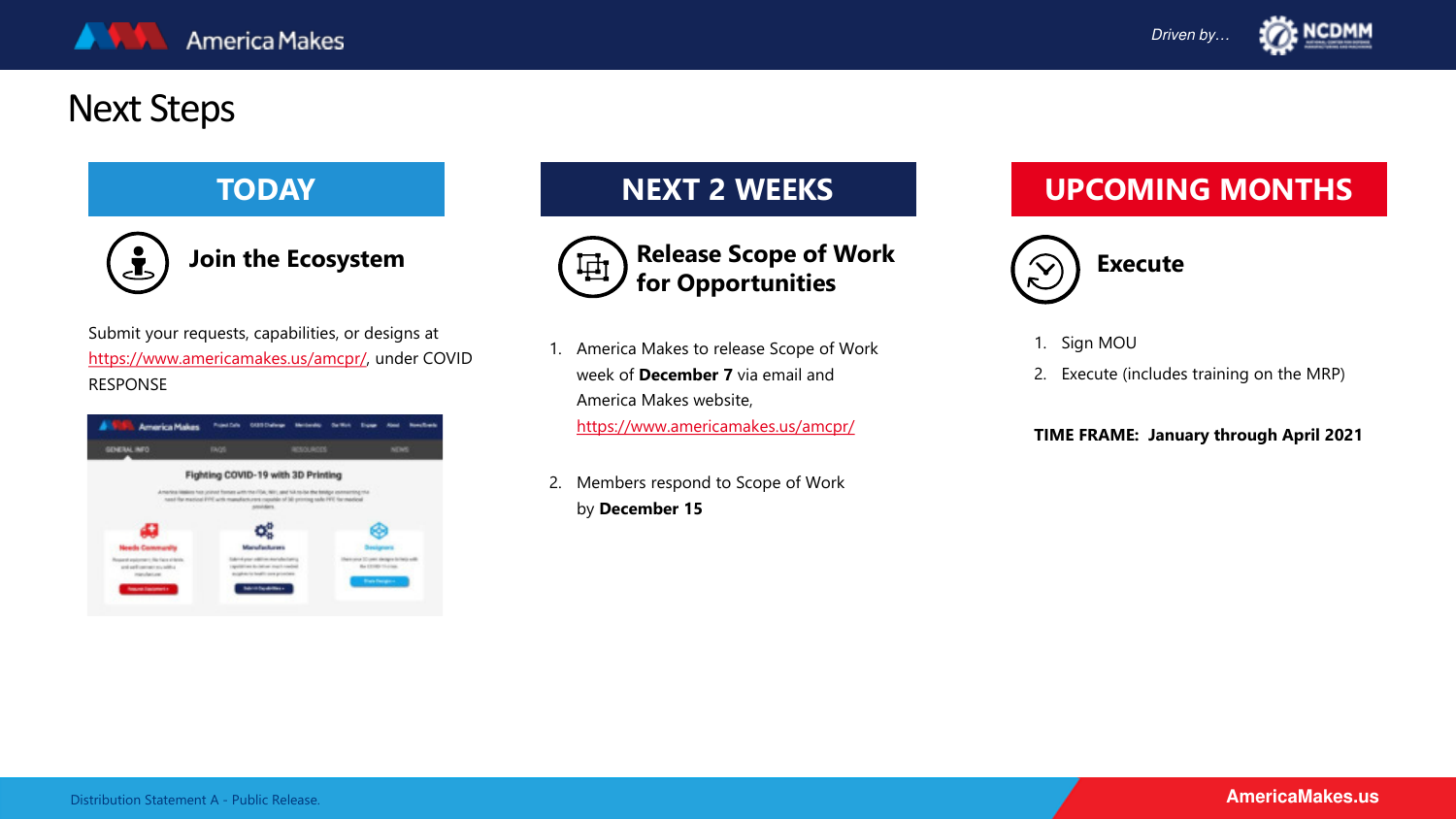

# Get Involved with AMCPR & America Makes

**Join us on December 8th from 1-4 EST to continue to define and shape the AMCPR Program** 

- Capture a future-state vision for the AMCPR program
- Identify the motivations, attributes, and critical actions needed to inform, empower, and mobilize the AM Ecosystem
- Gather functional and user-experience preferences for the AMCPR Model Repository & Portal

**To Register for the Workshop: [https://www.americamakes.us/events/amcp](https://www.americamakes.us/events/amcpr-osd-workshop-2/)**

**r-osd-workshop-2/**



**Interested in learning more about AMCPR and upcoming opportunities to engage?**

**Contact Georgette Nelson directly @ [330-754-0607](mailto:Georgette.nelson@ncdmm.org)**

**[georgette.nelson@ncdmm.org](mailto:Georgette.nelson@ncdmm.org)**

**Visit:**

**<https://www.americamakes.us/amcpr/>**

**Email:**

**[AMCPR.Info@americamakes.us](mailto:AMCPR.Info@americamakes.us)**